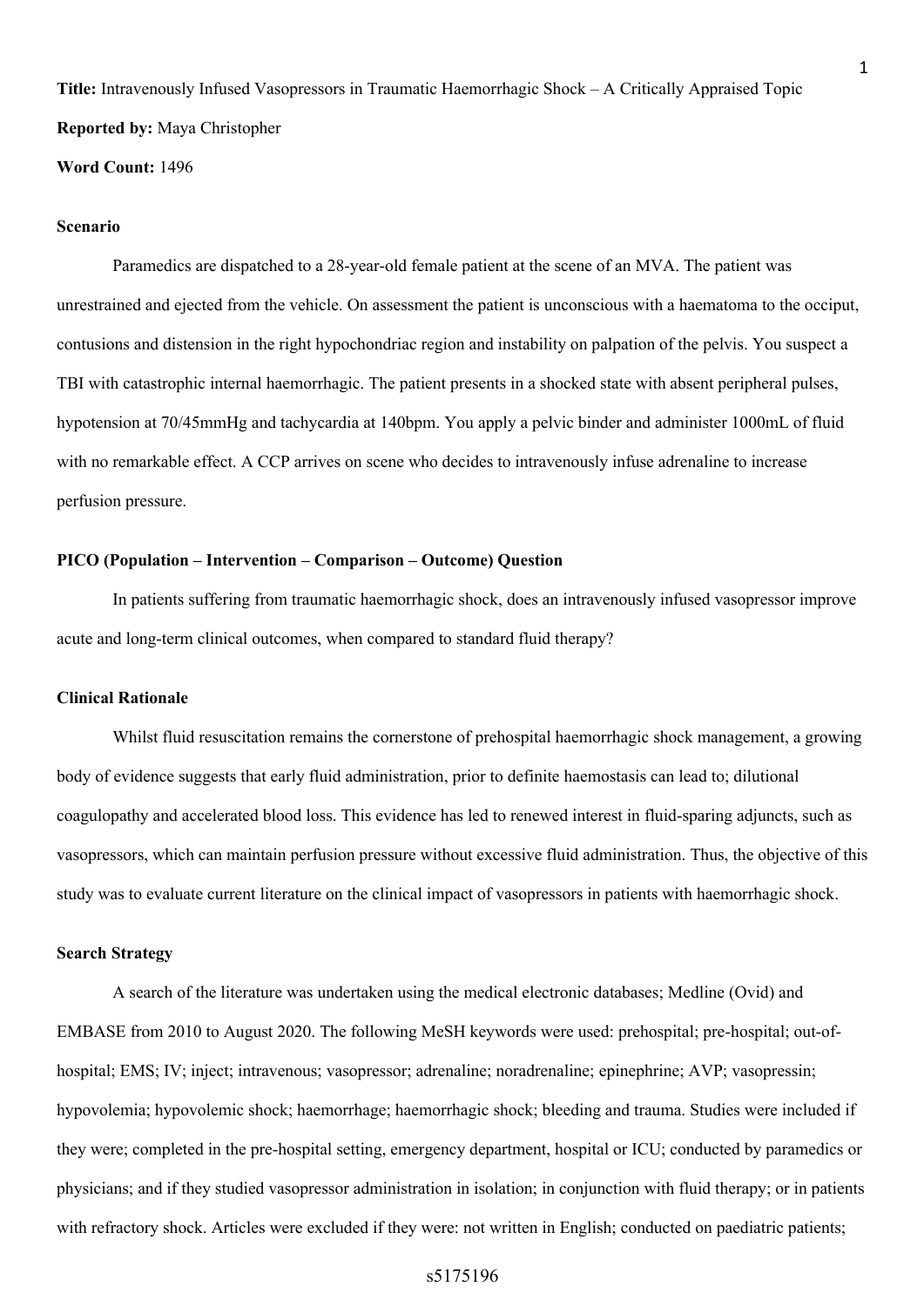featured animals in the study; or were letters to the editor, editorials, literature reviews or meta-analysis. See Appendix

for PRISMA flow diagram.

| Author,<br>Date            | Title                                                                                                                                                                              | Population:<br>Sample<br>Characteristics                                                                                                                                                               | Design $/$<br>(Level of<br>Evidence)                                    | Results                                                                                                                                                                                                                                                                                                                 | Main Limitations                                                                                                                                                                                                                                                                                                                                                                      | Main Strengths                                                                                                                                                                                                                           |
|----------------------------|------------------------------------------------------------------------------------------------------------------------------------------------------------------------------------|--------------------------------------------------------------------------------------------------------------------------------------------------------------------------------------------------------|-------------------------------------------------------------------------|-------------------------------------------------------------------------------------------------------------------------------------------------------------------------------------------------------------------------------------------------------------------------------------------------------------------------|---------------------------------------------------------------------------------------------------------------------------------------------------------------------------------------------------------------------------------------------------------------------------------------------------------------------------------------------------------------------------------------|------------------------------------------------------------------------------------------------------------------------------------------------------------------------------------------------------------------------------------------|
| Uchinda<br>et al.,<br>2020 | The impact of<br>early<br>administration<br>of vasopressor<br>agents for the<br>resuscitation of<br>severe<br>haemorrhagic<br>shock following<br>blunt trauma                      | 40 patients<br>$>16$ years<br>admitted to the<br>Trauma and<br>Critical Care<br>Center of Osaka<br>City University<br>Hospital with<br>haemorrhagic<br>shock following<br>blunt trauma to<br>the torso | Single-center<br>retrospective<br>study $(2b)$                          | Patients administered a<br>vasopressor within one<br>hour of hospital<br>admission had a<br>significantly higher<br>mortality rate ( $p =$<br>0.0001)                                                                                                                                                                   | Non-controlled study:<br>greater volume of<br>blood transfused in<br>surviving patients<br>Small sample size (n<br>$=$ 40) – lacks internal<br>validity<br>Results excluded short<br>term mortality - death<br>with 24h of admission<br>Generalisability is<br>limited as conducted<br>by physicians<br>Retrospective design<br>has increased risk of<br>inaccurate data<br>inclusion | Longitudinal study<br>with data collected<br>over 4-years -<br>enables evaluation<br>of long-term health<br>outcomes<br>Published in a high-<br>quality journal;<br>BMC, with an<br>impact factor of<br>6.782                            |
| Aoki at<br>al., 2018       | Use of<br>Vasopressor<br>Increases the<br>Risk of<br>Mortality in<br>Traumatic<br>Haemorrhagic<br>Shock: A<br>Nationwide<br>Cohort Study in<br>Japan                               | 3,551 adult<br>patients with<br>systolic<br>hypotension $(<$<br>90mmHg) and a<br>concurrent blood<br>transfusion, at<br>260 emergency<br>hospitals in Japan<br>between 2004 and<br>2015                | Retrospective<br>cohort study<br>(2b)                                   | Noradrenaline was<br>associated with<br>increased in-hospital<br>mortality $-35\%$ vs.<br>22%<br>Noradrenaline led to a<br>higher blood<br>transfusion<br>requirement<br>Noradrenaline caused<br>end-organ<br>hypoperfusion and<br>ischemia                                                                             | Limited control of<br>extraneous variables<br>and contained<br>selection bias<br>Generalisability is<br>limited as conducted<br>by physicians<br>Retrospective design<br>has increased risk of<br>inaccurate data<br>inclusion                                                                                                                                                        | Large sample size (n<br>$=$ 3551) and multi-<br>centre trial $-$ good<br>internal and external<br>validity<br>Published in a high-<br>quality journal;<br>CCM, with an<br>impact factor of<br>7.442                                      |
| Sims et<br>al., 2019       | Effect of Low-<br>Dose<br>Supplementation<br>of Arginine<br>Vasopressin on<br>Need for Blood<br>Product<br>Transfusions in<br>Patients with<br>Trauma and<br>Haemorrhagic<br>Shock | Trauma patients<br>(aged 18-65)<br>years) who<br>received at least<br>6U of any blood<br>product within 12<br>hours of injury<br>were eligible -<br>received 0.4U/mL<br>of AVP                         | Single-center,<br>randomised,<br>double-blind<br>clinical trial<br>(1b) | Administration of AVP<br>concurrently with fluid<br>decreased blood<br>product transfusion<br>without increasing<br>mortality<br>AVP stimulated $V_1$<br>receptors on vascular<br>smooth muscle-<br>improving vascular<br>tone<br>AVP enhanced renal<br>perfusion by causing<br>efferent arteriolar<br>vasodilation and | Non-controlled study;<br>patients received<br>varying volumes of<br>PRBCs and the AVP<br>dose was inconsistent<br>Generalisability is<br>limited as conducted<br>physicians<br>Single institution trial<br>- limiting the scope<br>and depth of results<br>Small sample size (n<br>$= 100$ ) – lacks internal<br>validity                                                             | Placebo control<br>group facilitated<br>effective comparison<br>of clinical outcomes<br>Robust control of<br>confounding<br>variables<br>Published in a high-<br>quality journal;<br>JAMA surgery, with<br>an impact factor of<br>13.625 |

# **Table One: Summary of Included Articles**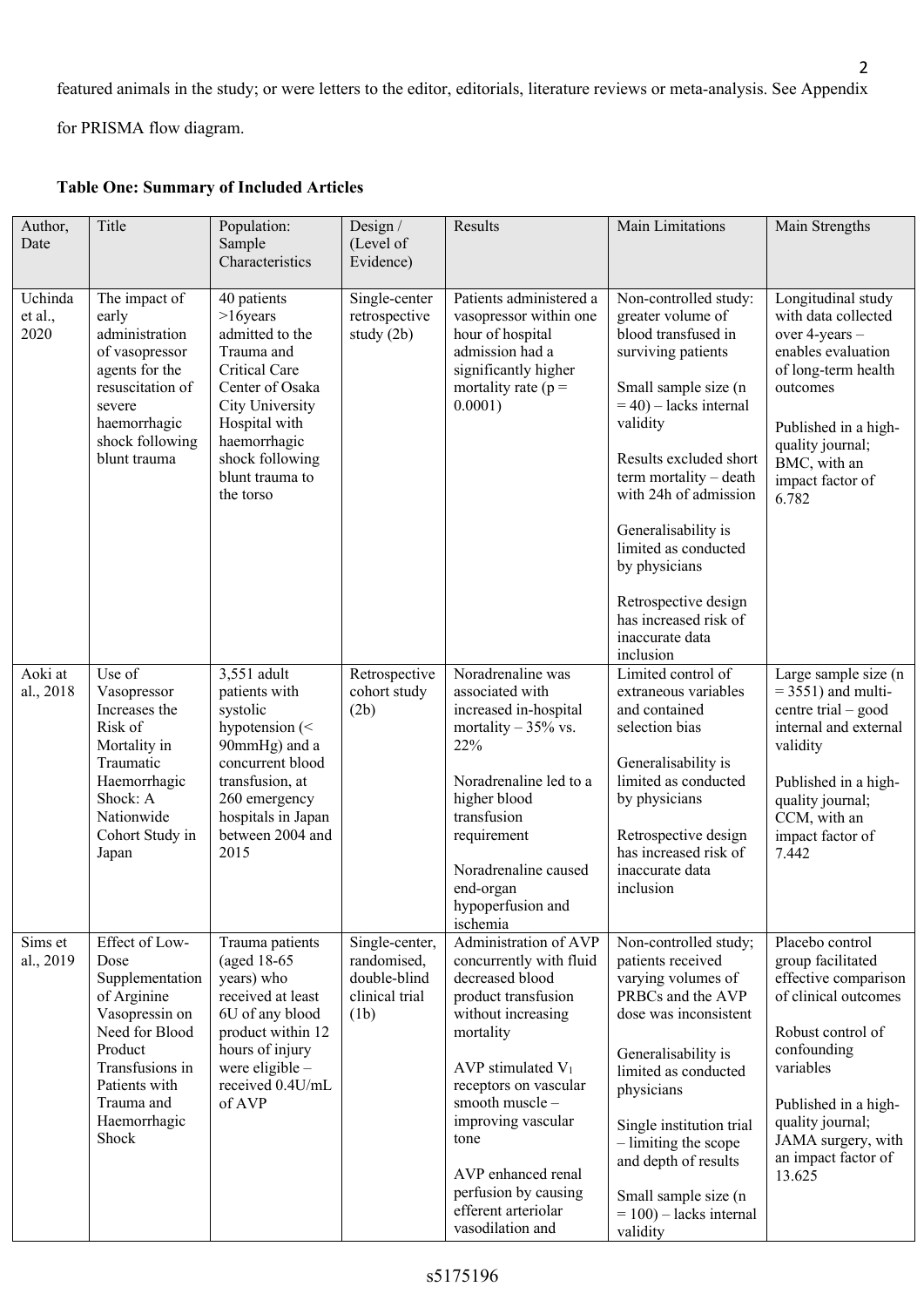|                        |                                                                                                                                                                |                                                                                                                                                                                                                                      |                                                                    |                                                                                                                                                                                                                                                                                                                                                                                                             |                                                                                                                                                                                                                                                                                                                                                                                                                                             | 3                                                                                                                                                                                                                                                                    |
|------------------------|----------------------------------------------------------------------------------------------------------------------------------------------------------------|--------------------------------------------------------------------------------------------------------------------------------------------------------------------------------------------------------------------------------------|--------------------------------------------------------------------|-------------------------------------------------------------------------------------------------------------------------------------------------------------------------------------------------------------------------------------------------------------------------------------------------------------------------------------------------------------------------------------------------------------|---------------------------------------------------------------------------------------------------------------------------------------------------------------------------------------------------------------------------------------------------------------------------------------------------------------------------------------------------------------------------------------------------------------------------------------------|----------------------------------------------------------------------------------------------------------------------------------------------------------------------------------------------------------------------------------------------------------------------|
|                        |                                                                                                                                                                |                                                                                                                                                                                                                                      |                                                                    | promoted haemostasis<br>by inducing VWF<br>exocytosis                                                                                                                                                                                                                                                                                                                                                       | AVP administered<br>after 6U of blood,<br>limiting transferability<br>to the pre-hospital<br>setting where blood<br>transfusion is a<br>specialised skill -<br><b>HARU</b>                                                                                                                                                                                                                                                                  |                                                                                                                                                                                                                                                                      |
| Gauss et<br>al., 2018  | Effect of early<br>use of<br>noradrenaline on<br>in-hospital<br>mortality in<br>haemorrhagic<br>shock after<br>major trauma: a<br>propensity-score<br>analysis | Adult trauma<br>patients triaged to<br>one of six<br>regional,<br>designated trauma<br>centres in Paris,<br>in which $1000 -$<br>1500mL of<br>crystalloid fluid<br>had failed to<br>restore the target<br>arterial BP                | Pre-hospital<br>prospective<br>multicentre<br>trauma trial<br>(1b) | SBP remained below<br>85mmHg in 40% of<br>patients after<br>noradrenaline<br>administration<br>After adjustment for<br>confounding variables,<br>early noradrenaline<br>administration was not<br>associated with a<br>higher in-hospital<br>mortality rate - higher<br>mortality was caused<br>by the cumulative<br>effect of; more severe<br>injuries, circulatory<br>insufficiency and<br>aggressive ECR | Clinical management<br>was at the discretion<br>of a physician,<br>therefore, does not<br>reflect paramedics<br>ability to clinically<br>identify haemorrhagic<br>shock                                                                                                                                                                                                                                                                     | Robust control of<br>confounding<br>variables using<br>propensity score<br>matching<br>Results incorporated<br>pre-hospital<br>noradrenaline<br>infusion<br>Large sample size (n<br>$= 518$ ) and multi-<br>centre trial – good<br>internal and external<br>validity |
| Cohn et<br>al., 2011   | Impact of Low-<br>dose<br>Vasopressin on<br>Trauma<br>Outcome:<br>Prospective<br>Randomized<br>Study                                                           | Adult (>18 years)<br>patients who<br>exhibited clinical<br>evidence of an<br>acute traumatic<br>injury with a<br>systolic blood<br>pressure < 90<br>mmHg, were<br>either<br>administered fluid<br>alone or fluid plus<br>vasopressin | Prospective<br>double-blind<br>Randomised<br>Trial (1b)            | Patients receiving AVP<br>required less total fluid<br>than the control group<br>$(AVP = 3.8L \& ECR =$<br>5.4L)<br>Mortality rate after<br>24 hours and at 5 days<br>was lower in the AVP<br>group compared to the<br>ECR group; 13% vs.<br>23%                                                                                                                                                            | Small sample size (n<br>$= 78$ ) – lacks internal<br>validity<br>Trial was terminated<br>early due to accrual<br>problems - proposed<br>longitudinal study was<br>incomplete<br>Generalisability is<br>limited as conducted<br>by physicians                                                                                                                                                                                                | Randomised design<br>ensured extraneous<br>variables were<br>evenly distributed<br>Placebo control<br>group facilitated<br>effective comparison<br>of clinical outcomes                                                                                              |
| Plurad et<br>al., 2011 | Early<br>Vasopressor Use<br>in Critical Injury<br>Is Associated<br>with Mortality<br>Independent<br>from Volume<br><b>Status</b>                               | Intensive care<br>unit (ICU)<br>database was<br>queried for all<br>adult (age $>15$<br>years) trauma<br>patients who<br>either received a<br>vasopressor or<br>standard fluid<br>resuscitation<br>therapy                            | Single-center<br>retrospective<br>review $(2b)$                    | Vasopressor<br>administration was<br>independently<br>associated with<br>mortality regardless of<br>fluid status<br>Patients receiving<br>vasopressors required a<br>greater volume of<br>resuscitative fluids and<br><b>PRBCs</b><br>Vasopressor agents<br>caused<br>vasoconstriction-<br>induced end organ<br>hypoxia - evidenced<br>by elevated CPK and<br>creatinine levels                             | Study used CVP as<br>the indicator of<br>volume status -<br>assumed patients<br>didn't have pre-<br>existing<br>cardiovascular disease<br>Generalisability is<br>limited as conducted<br>by physicians<br>Single institution $-$<br>limited scope and<br>depth of results<br>Limited control of<br>extraneous variables<br>and contained<br>selection bias<br>Retrospective design<br>has increased risk of<br>inaccurate data<br>inclusion | Large sample size (n<br>$= 518$ ) – good<br>internal validity<br>Placebo control<br>group facilitated<br>effective comparison<br>of clinical outcomes                                                                                                                |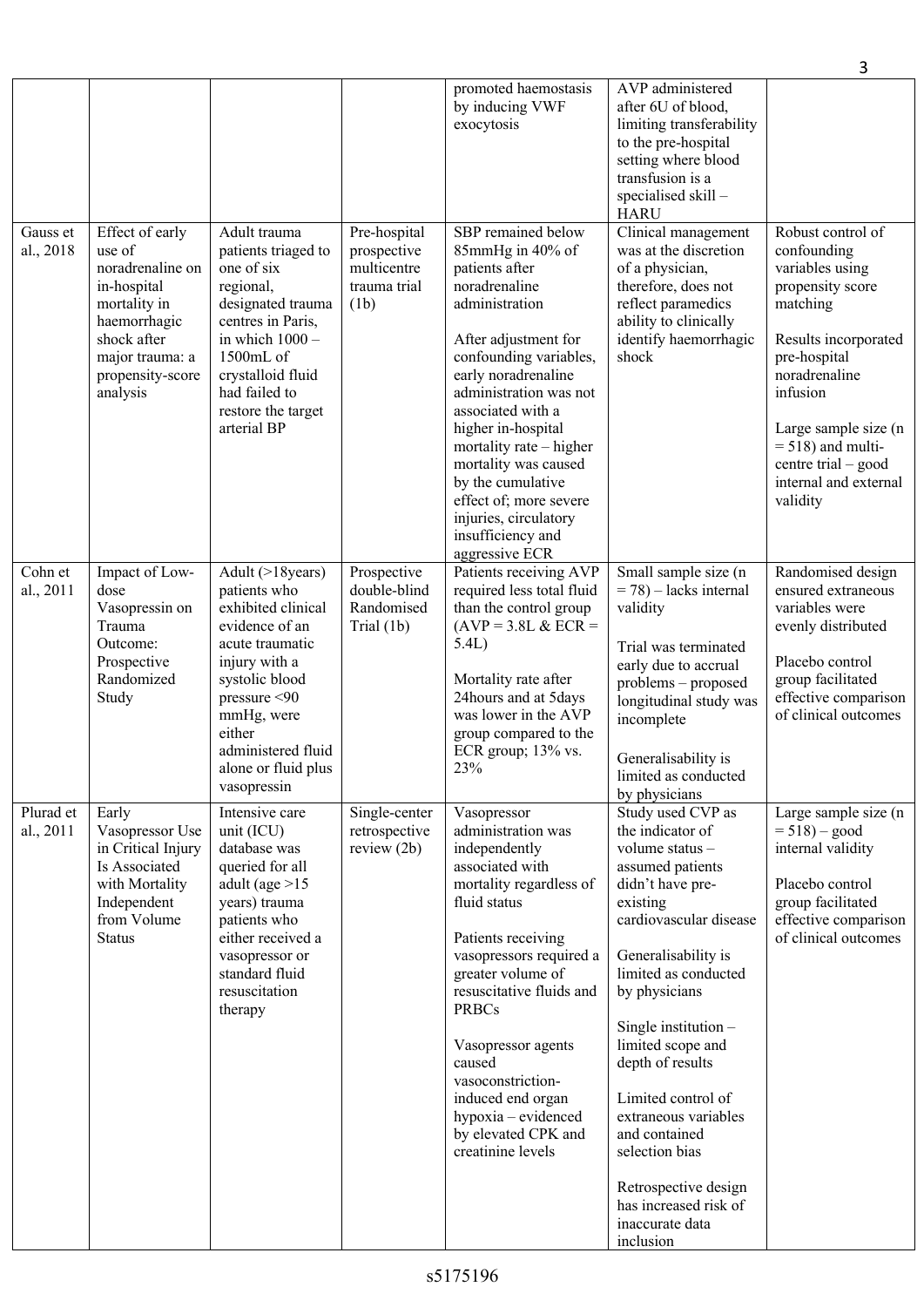*Abbreviations:* ED; Emergency Department, THS; Traumatic Haemorrhagic Shock, AVP; Arginine Vasopressin, VWF; Von Willebrand Factor, HARU; High Acuity Response Unit, ECR; Early Crystalloid Resuscitation, CVP; Central Venous Pressure, PRBC; Packed Red Blood Cells, CPK; Creatine Phosphokinase, CCM; Critical Care Medicine, BMC; BioMedical Central

## **Comments**

- Early noradrenaline administration is independently associated with increased blood transfusion requirements and long-term mortality. Studies show that noradrenaline, when administered to patients in haemorrhagic shock, causes vasoconstriction-induced end-organ hypoxia and increases the likelihood of acute organ failure and mortality.
- The available literature suggests that low-dose AVP administered concurrently with crystalloid fluid reduces PRBC requirements without increasing mortality. Studies suggest that AVP counteracts hypotension, enhances renal perfusion and promotes haemostasis, thereby improving acute and long-term patient outcomes.
- AVP is considered a potential vasoactive agent in patients with refractory haemorrhagic shock, but its use alone cannot replace fluid therapy.

## **Considerations for Clinical Practice**

Based on the literature reviewed, noradrenaline is not indicated in the resuscitation phase of haemorrhagic shock as it increases mortality. Low-dose AVP presents some clinical benefit in patients with shock unresponsive to fluid therapy, however, this pharmacological agent is currently confined to the in-hospital environment and there is a significant deficit in high-quality research pertaining to its use in the prehospital setting. A large, randomised control trial evaluating the impact of AVP when incorporated into the pre-hospital treatment regime is required before conclusive results can be drawn.

#### **Clinical bottom line**

Rapid identification and control of catastrophic haemorrhagic with conservative fluid resuscitation to achieve adequate tissue perfusion (permissive hypotension, SBP >90mmHg), remains the optimal treatment regime for patients with haemorrhagic shock in the pre-hospital setting. Intravenously infused AVP may physiologically benefit patients with refractory shock, especially those in geographically isolated regions where high acuity response units and PRBCs are unavailable and transport time is prolonged. With this said, the introduction of AVP into the prehospital setting and expansion of the paramedic scope of practice is non-recommended until comprehensive studies, evaluating the benefits and potential complications of prehospitally infused AVP, are conducted.

## s5175196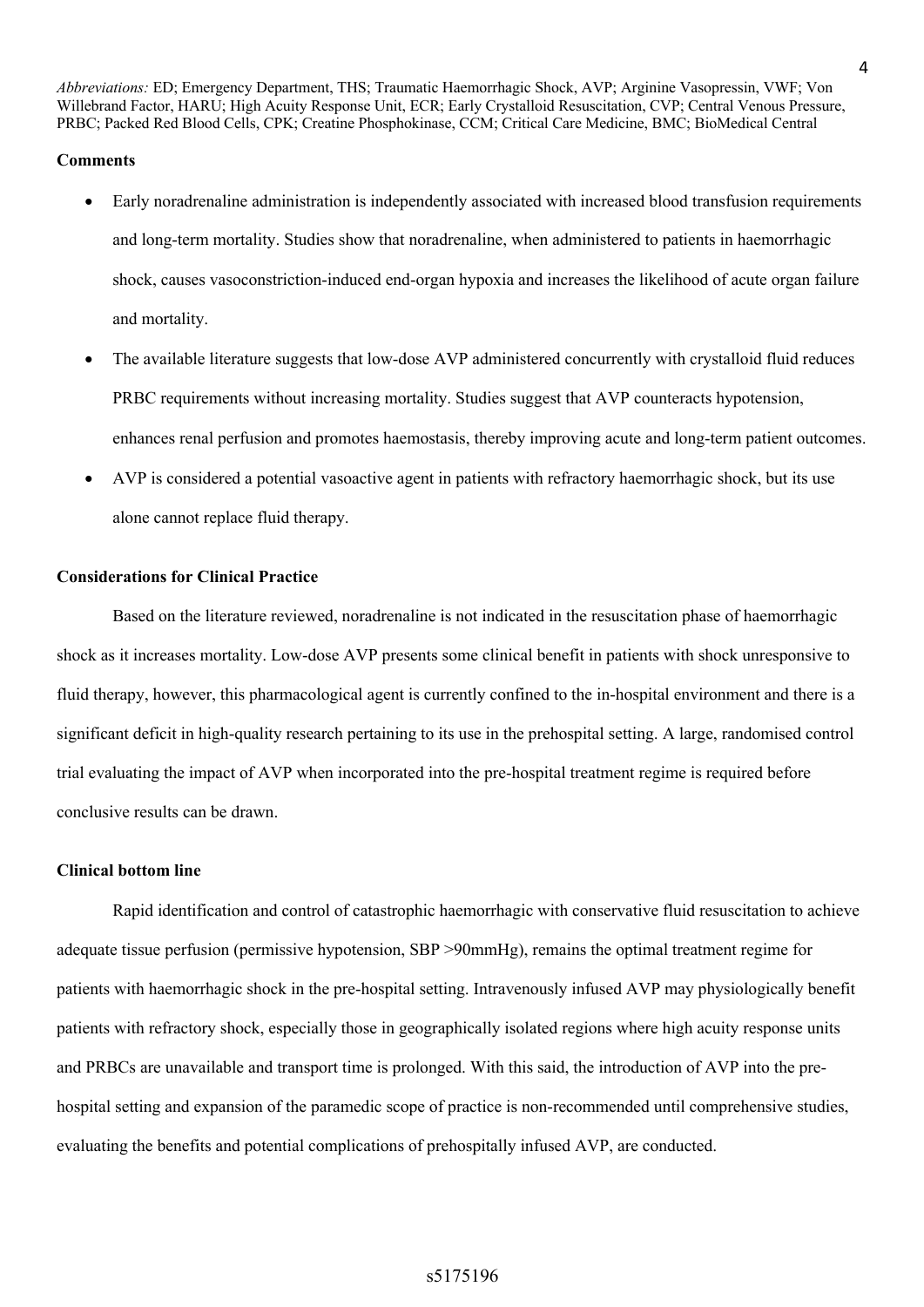- Aoki, M., Abe, T., Saitoh, D., Hagiwara, S., & Oshima, K. (2018). Use of Vasopressor Increases the Risk of Mortality in Traumatic Haemorrhagic Shock: A Nationwide Cohort Study in Japan. *Critical Care Medicine*, *46*(12), 1145-1151. https://dx.doi.org/10.1097/CCM.0000000000003428
- Cohn, S. M., McCarthy, J., Stewart, R. M., Jonas, R. B., Dent, D. L., & Michalek, J. E. (2011). Impact of Low-dose Vasopressin on Trauma Outcome: Prospective Randomized Study. *World Journal of Surgery*, *35*, 430-439. https://dx.doi.org/10.1007/s00268-010-0875-8
- Gauss, T., Gayat, E., Harrois, A., Raux, M., Follin, A., Daban, J. L., … Hamada, S. (2018). Effect of early use of noradrenaline on in-hospital mortality in haemorrhagic shock after major trauma: a propensity-score analysis. *British Journal of Anaesthesia*, *120*(6), 1237-1244. https://dx.doi.org/10.1016/j.bja.2018.02.032
- Plurad, D. S., Talving, P., Lam, L., Inaba, K., Green, D., & Demetriades, D. (2011). Early Vasopressor Use in Critical Injury Is Associated with Mortality Independent from Volume Status. *Journal of Trauma, Injury, Infection, and Critical Care*, *71*(3), 565-572. https://dx.doi.org/10.1097/TA.0b013e3182213d52
- Sims, C. A., Holena, D., Kim, P., Pascual, J., Smith, B., Martin, N., … Reilly, P. (2019). Effect of Low-Dose Supplementation of Arginine Vasopressin on Need for Blood Product Transfusions in Patients with Trauma and Haemorrhagic Shock. *JAMA Surgery*, *154*(11), 994-1003. https://dx.doi.org/10.1001/jamasurg.2019.2884
- Uchinda, K., Nishimura, T., Hagawa, N., Kaga, S., Noda, T., Shinyama, N., … Mizobata, Y. (2020). The impact of early administration of vasopressor agents for the resuscitation of severe haemorrhagic shock following blunt trauma. *BMC Emergency Medicine*, *20*(26), 2-7. https://dx.doi.org/10.1186/s12873-020-00322-1

Referencing Manager: EndNote